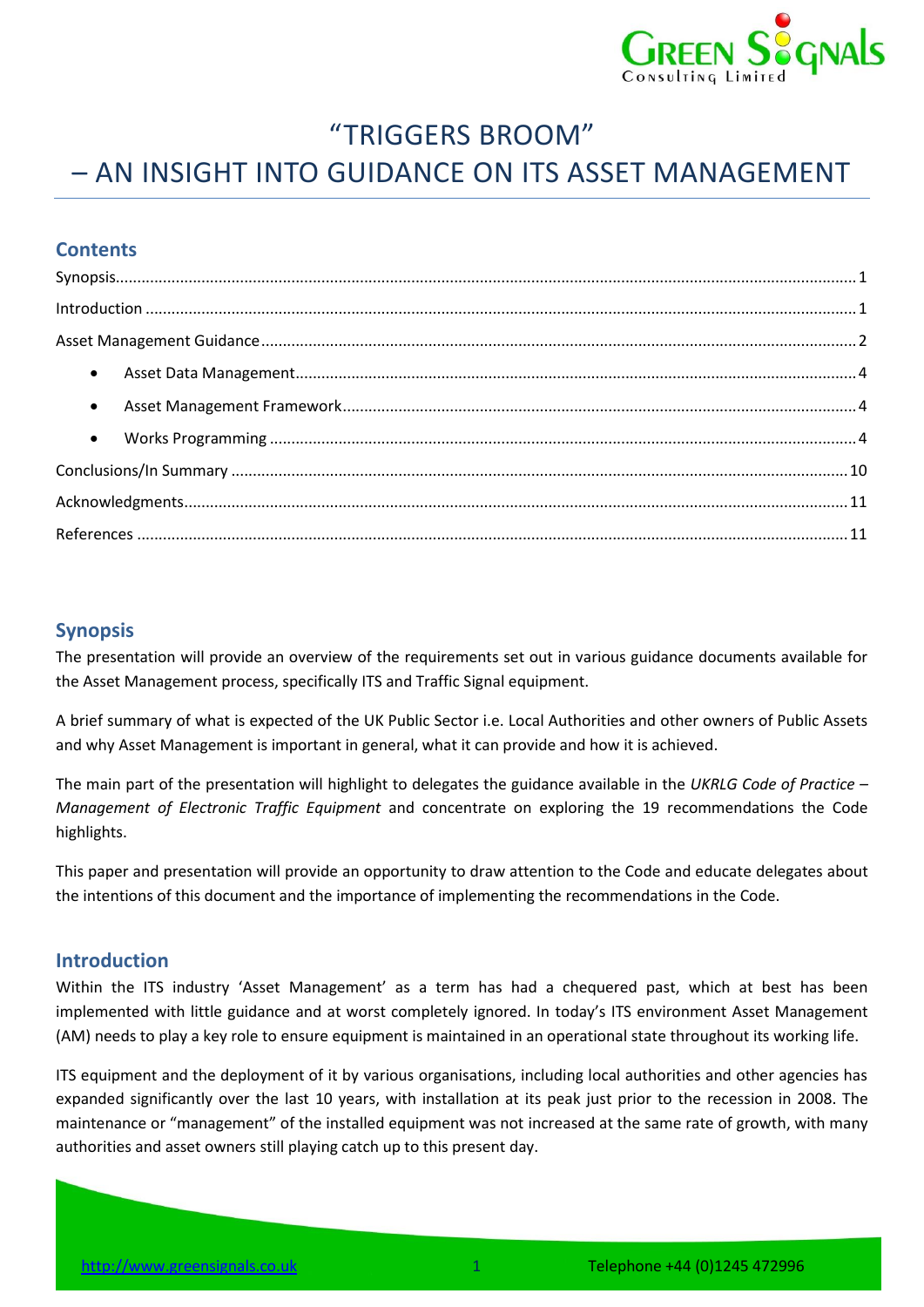

AM experts often talk about the stages or phases that define AM over the last 30 years as it has been in other industries. Opinions vary depending on what AM information you read, however below is an example of the stages, as detailed in 'Strategic Asset Management' publication (1999): -

- "Stage 1 "Construction" (emphasis on construction of new assets, existing assets a low priority. Dominated by the suppliers to the construction industry. )
- Stage 2 "Maintenance" (Demands for maintenance and renewal dominate. This stage is dominated by technicians and suppliers to the maintenance industry, many of them former suppliers to the construction industry left without work when capital for new works becomes less available.)
- Stage 3 "Information" (begins when, with tightening budgets and increasing demands, agencies start to demand cost justification before allocating money to maintenance. This generates the need for asset registers, valuation, information collection and data systems. This stage is dominated by IT suppliers.)
- Stage 4 "Procedures" (begins when it becomes clear that information itself is insufficient and there needs to be sensible processes in place for agencies to make use of the information they have. This stage is dominated by the policy makers, central agencies, and consulting firms producing manuals and guidelines.)
- Stage 5 "Outcomes" (is the most recent stage. It begins when agencies start to focus on the purpose for the asset information and management procedures. In this stage the emphasis changes to service delivery outcomes and agencies start to question why they should own assets and to rethink what is core. In this stage, asset managers play a key role in corporate decision making.)

#### *'Strategic Asset Management', 31 December, 1999 – Penny Burns*

ITS Asset owners are beginning to understand and implement AM techniques however the ITS industry is unique and often a paper exercise looking at high level processes and funding does not drill down to the day to day issues. Therefore asset owners will look for guidance on how to implement AM processes and importantly maintain them in the future.

This paper and presentation looks at the general guidance available to asset owners and concentrates on highlighting the specific ITS asset guidance.

## <span id="page-1-0"></span>**Asset Management Guidance**

Available today for asset owners in all industries is a wealth of AM guidance, which is increasing month by month specifically for the Transport/Highways industry. Industry Organisations provide assistance to asset owners by providing services such as these guidelines, toolkits, frameworks and training ensuring the AM process and techniques are highlighted and implemented consistently.

Pressures on asset owners now demand that they have in place an efficient approach to AM for all of their assets, especially in areas of local and central government. The AM requirements or recommendations for asset owners are governed by the policies set within central government. *Figure 1 - [UKRLG Guidance Hierarchy](#page-2-0)* shows the guidance hierarchy for Transport/Highways industry as detailed in the *'UKRLG Highway Infrastructure Asset Management*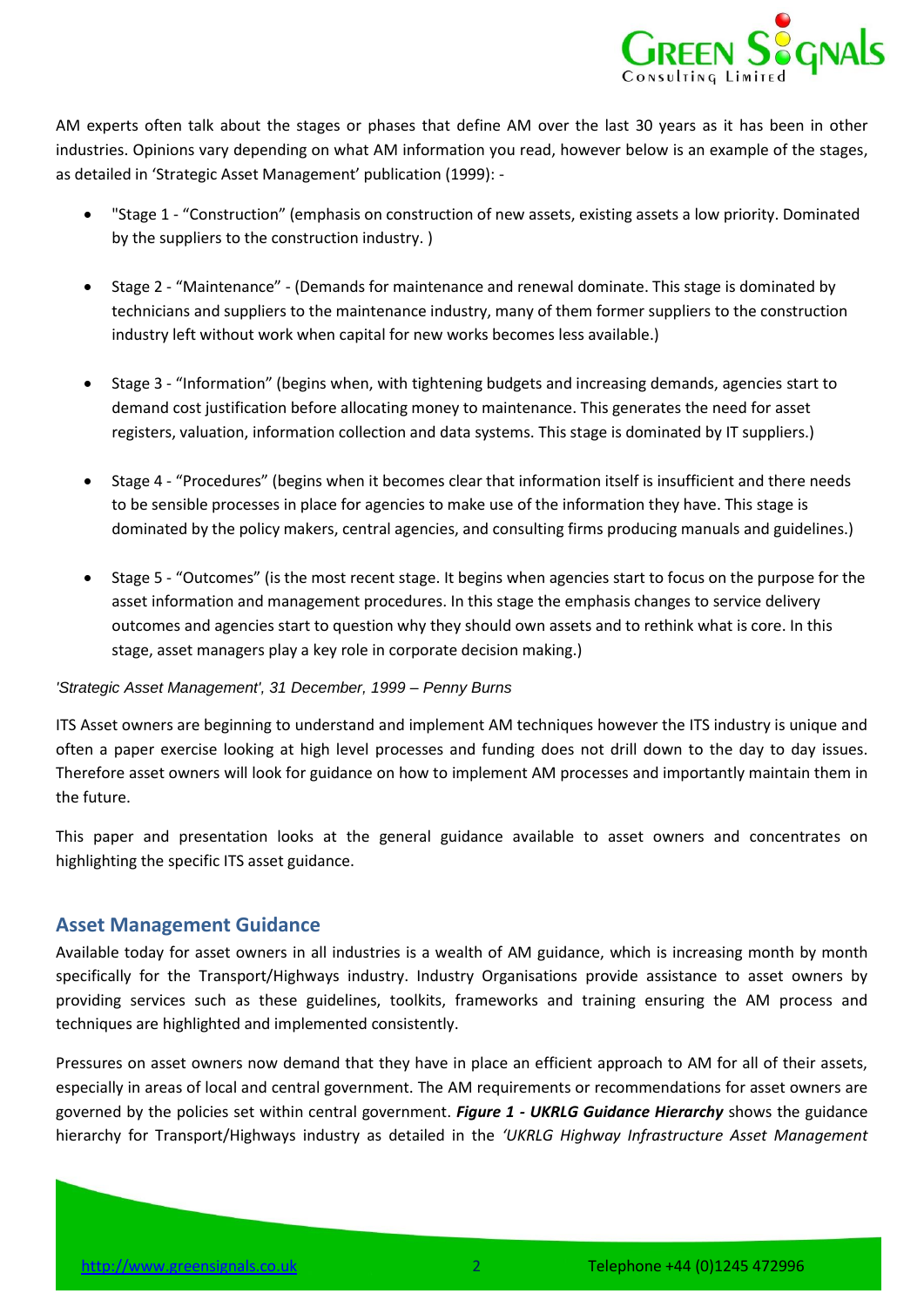

*Guidance Document – Section 1. Introduction'.*

This hierarchy shows how central government policies disseminate down allowing guidance to be provided to, in this case Highway Asset Owners, which captures ITS or Electronic Traffic Equipment. This paper will continue to focus on the detail of the *'UKRLG Highway Infrastructure Asset Management Guidance Document'* and the *'UKRLG Management of Electronic Traffic Equipment – A Code of Practice'* referring to other Codes of Practice available from the UKRLG website [\(www.ukroadsliaisongroup.org\).](http://www.ukroadsliaisongroup.org/)

Other pressures or demands are being placed on asset owners, with many local highway authorities now having to meet the requirements of Whole Government Accounts (WGA). WGA information is provided to central government and is used to set forward budgets for authorities, therefore placing a greater emphasis on each authority and department to ensure that their asset information is correct and up to date. If the asset information is initially inaccurate the authority could see a greater shortfall in future budgets to maintain and upgrade their asset. The Chartered Institute of Public Finance and Accountancy (CIPFA) have produced advice on how local highway authorities can meet WGA requirements by implementing AM.



<span id="page-2-0"></span>**Figure 1 - UKRLG Guidance Hierarchy**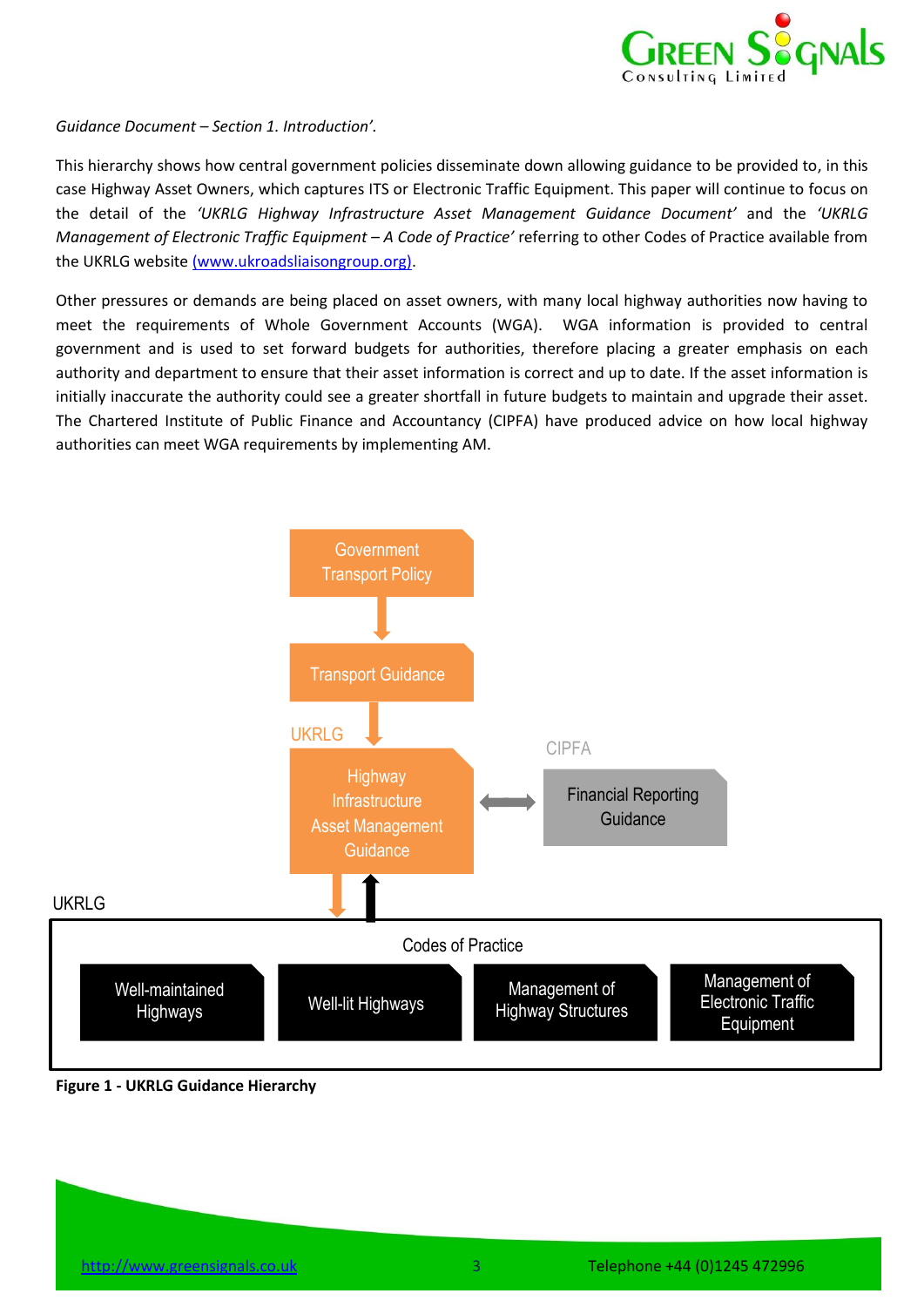

The latest AM standard for asset owners is available from British Standards under the publication *'Optimal Management of Physical Assets', also widely known as* PAS 55 (Publicity Available Specification). Asset Owners and AM Organisations currently can seek accreditation against this specification and many already have, however *'UKRLG Highway Infrastructure Asset Management Guidance Document'* states that a new Asset Management standard is being produced by the International Standards Organisation (ISO). This new standard will be known as ISO 55000 and is due to be published in 2014, which will provide an international common platform for AM across all industries for all asset owners. This ISO 55000 will be a "What to do" not "How to do", whereas the UKRLG and other local Guidance and Codes of Practice support asset owners with the "How to do".

The *'UKRLG Highway Infrastructure Asset Management Guidance Document'* details 14 recommendations for highway asset owners. Examples include: -

<span id="page-3-0"></span> **Asset Data Management** – *The quality, currency, appropriateness and completeness of all data supporting asset management should be regularly reviewed. An asset register should be maintained that stores, manages and reports all relevant asset data.*

I.e. The highway authority should have an asset register, either compiled using an asset system or software or in simple terms an Excel spread sheet. However the emphasis is on the quality of this data from the start and the ongoing maintenance of this data. What value is there in spending a large amount of money on an asset system which is populated with data/information which is incorrect?

<span id="page-3-1"></span> **Asset Management Framework –** *An Asset Management Framework should be developed and endorsed by senior decision makers. All activities outlined in the Framework should be documented.*

I.e. At the outset of implementing AM, the authority needs to have a framework in place which should show or include all asset management activities carried out by that authority. The framework is a high level piece of work for the authority, and it is recommended that all relevant staff levels are involved where possible, so that the framework feels embedded from the start and an attitude change towards AM is achieved.

<span id="page-3-2"></span> **Works Programming –** *A prioritised forward works programme for a rolling period of three to five years should be developed and updated regularly.* 

I.e. A programme of works should be compiled based on the highway authorities' priorities, whether that be strategic networks, based on the age of asset or type of equipment. Again the emphasis is on maintaining this programme allowing the highway authority to easily identify future works and justification for works on assets. Communication is vital in relation to the update of this programme, especially across the internal highway departments as outside influences or other planned works could change priorities.

It is recommended that the local highway authority or asset owner review the *'UKRLG Highway Infrastructure Asset Management Guidance Document'* ensuring that the principles and the recommendations listed are: -

- Being implemented within the authority already and a sanity review is all that is required against the current frameworks, policies, strategies, plans and processes in place. Or: -
- Initial work has started and therefore further work and guidance is required to fully implement recommendations. Or: -
- No such structure is in place and a full review against the document is required.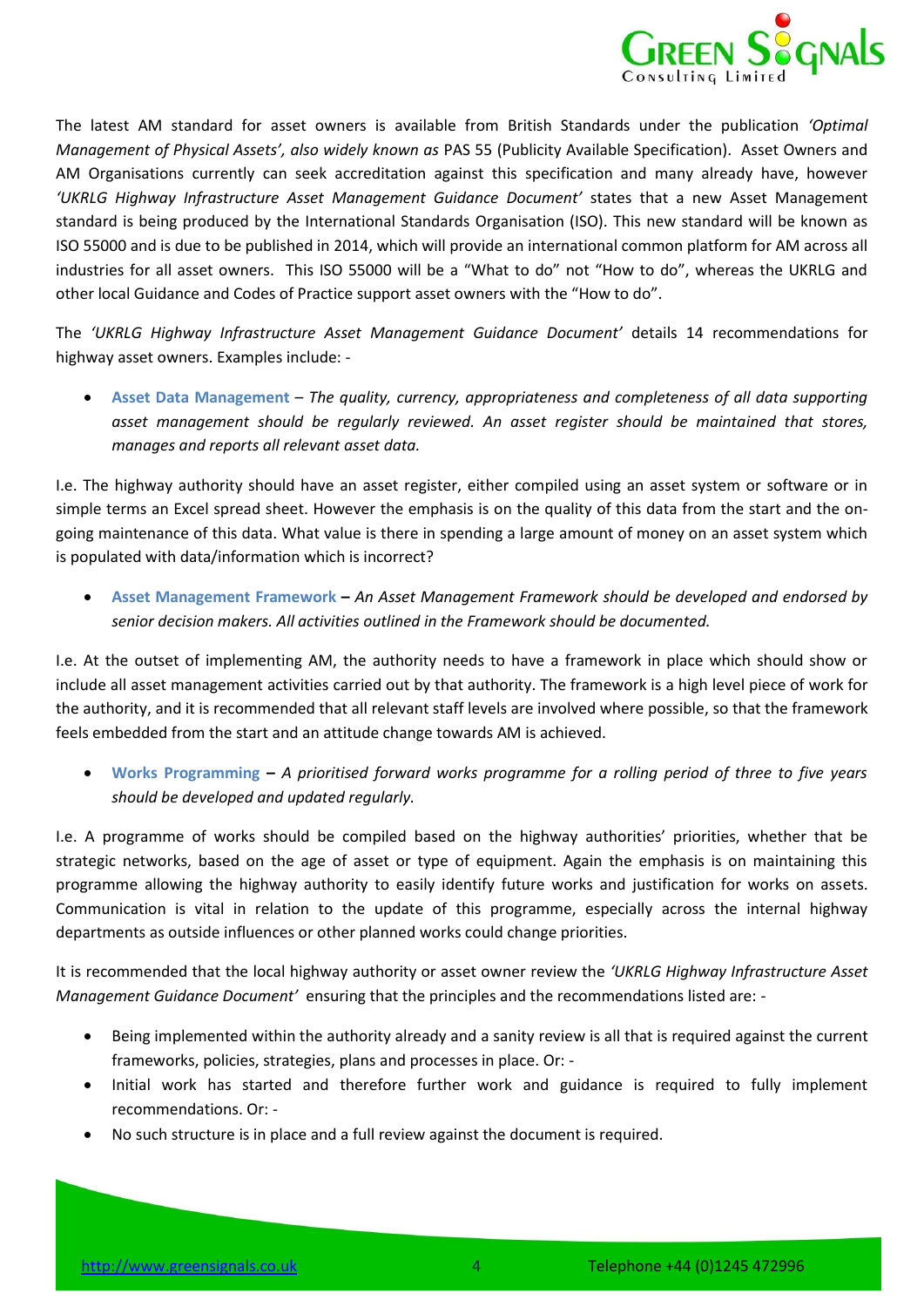

Reviews of the AM structure in place are recommended to be carried out using both the Top-Down and the Bottom-Up approaches, which will allow the highway authority to capture all elements of AM within their organisation. Adopting PAS 55 allows the authority to carry out a review of where they currently are, in regards to AM and therefore provide a benchmark. This gap-analysis then allows a "How to" improve exercise to be undertaken allowing the local highway authority to understand the changes in processes and/or activities required to provide positive results and close the gaps. Carrying out further PAS 55 reviews can then detail how the authority has improved and provide justification for funding etc.

As part of the Bottom-Up review the local highway authority should refer to *[Figure 2](#page-4-0) - 'UKRLG Management of Electronic Traffic Equipment – A Code of Practice'*, as this provides lower level guidance on a wide range of subjects including Reactive Maintenance, Proactive Maintenance and Procurement.

The guidance document provides the reader with a more technical understanding of the management of ITS or Electronic Traffic equipment, providing an important part to the AM process.

The experience and knowledge of ITS asset owners and local highway authorities across the UK vary, with some authorities reliant on one person for ITS and others drawing on expertise of large consultancy organisations.



<span id="page-4-0"></span>**Figure 2 – CoP Front Cover**

This guidance document was compiled to ensure that each local authority, large or

small, experienced or inexperienced, could refer to a 'Good Practice' guide as no such document had ever existed prior.

Published in September 2011 the guidance provides local highway authorities with 19 recommendations. All 19 recommendations should be reviewed and ideally the local authority should document the processes/actions currently in place for each recommendation AND/OR document the processes/actions that need to be put in place for each recommendation.

The 19 Recommendations are: -

- 1. All parties involved in delivering the service should seek ways to improve the service to meet the customers' needs. New equipment, processes and strategies should have identifiable tangible benefits, but cost should not be the only consideration.
- 2. Authorities should seek to future proof systems and processes as far as is practicable.
- 3. Where possible, authorities should aim to increase the use of recycling and re-use of equipment within their maintenance regime.
- <span id="page-4-1"></span>4. Authorities should consider the use of low energy (e.g. ELV) equipment as the norm, especially for new or renovated sites.
- 5. If authorities own assets containing other technologies that are not covered by this Code, they should ensure that a guidance document is in place to be used by their staff.
- 6. Where authorities elect to adopt policies, procedures or standards different from those suggested by the Code, it is essential for these to be identified, together with the reasoning for such differences, and approved as appropriate by the authority.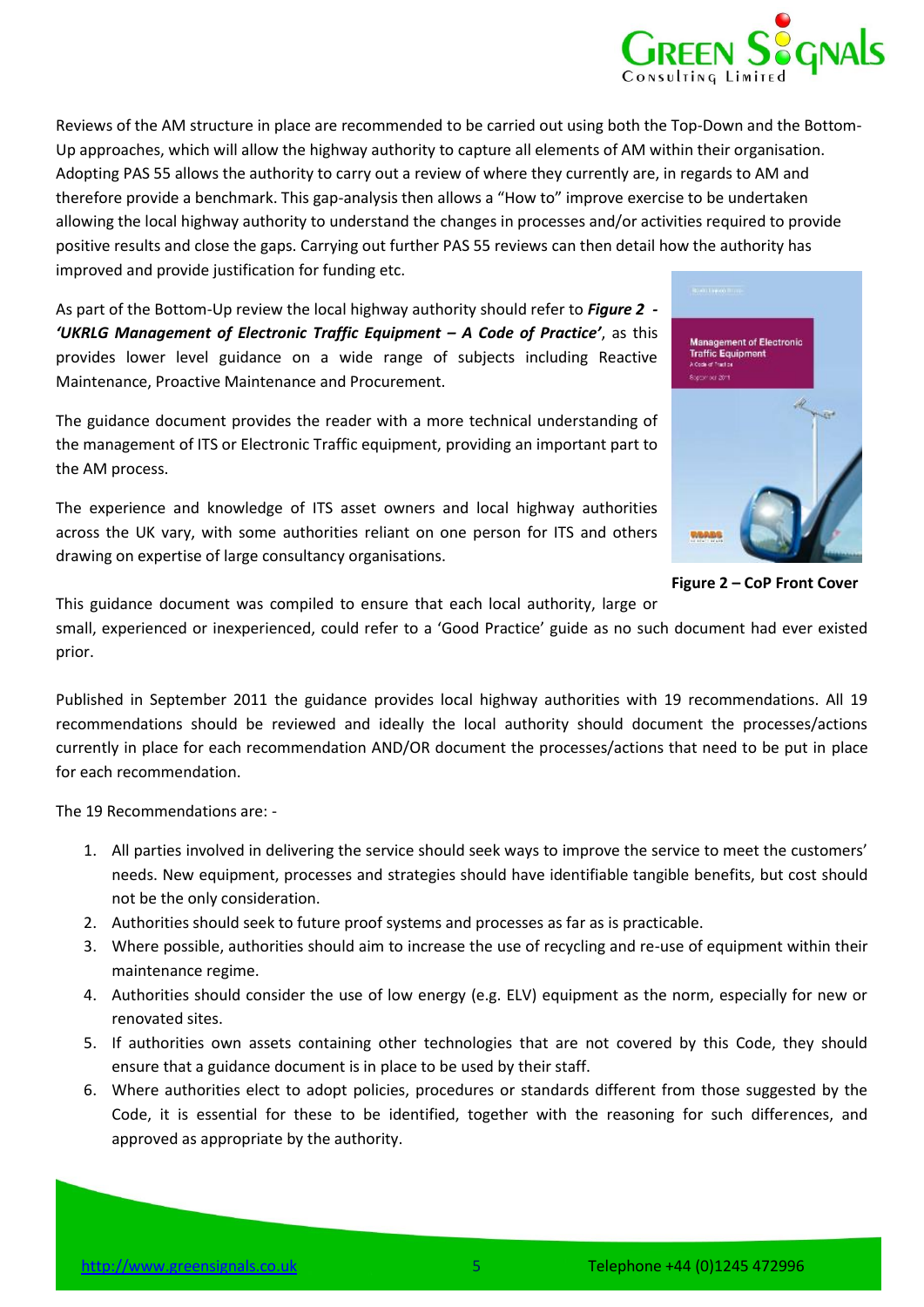

- <span id="page-5-0"></span>7. Once an authority has established procedures for dealing with its maintenance requirements, the procedures should be reviewed on a regular basis to ensure that they are still fit for purpose and in accordance with any updated regulations or guidance.
- 8. Authorities should undertake a full review of current practices, followed by an assessment of the differences between current practice and the recommendations set out by the Code. Once the gaps are identified, clear plans should be established on how they are to be addressed.
- 9. The authority should develop an Implementation Plan, in accordance with the recommendations of this Code, for the management of their maintenance. The development of this plan should be treated as a formal project, with agreed milestones, resources and budgets in order to ensure that the optimum outcome is achieved.
- 10. Authorities should ensure that suitably trained staff are in place to undertake the management of maintenance of electronic traffic equipment.
- 11. Detailed asset management systems should be put in place.
- 12. Performance Indicators should be used to measure authority and contractor effectiveness in delivering the service and to provide a baseline from which improvements can be measured.
- 13. Authorities should provide financial plans for maintenance that detail their priorities as well as clear direction on how the maintenance operations will be managed in the short, medium and long term.
- <span id="page-5-1"></span>14. Authorities should ensure that adequate systems are in place to process and manage faults.
- <span id="page-5-2"></span>15. Authorities should establish effective systems for the transfer of faults from UTC and RMS to an appropriate FMS, with instructions to the maintenance contractor providing enough detail to allow the effective repair of the fault.
- 16. Designers should take account of the whole life cycle of the asset, including installation, maintenance and decommissioning, during the design stage.
- 17. Annually authorities should report actual performance in complying with their service policy statement, including National and Local Performance Indicators as appropriate.
- 18. Authorities should satisfy themselves that maintenance contractors have satisfactory procedures in place to provide an effective maintenance service as required by the contract.
- 19. Preventative maintenance should be treated as the key tool to successful implementation of the asset management plan, forestalling poor performance and failure of the installation.

Local highway authorities should have the majority of these recommendations in place already, however with such variation on each authorities position in the ITS AM process, it is advised that a review against these recommendations is carried out by every local authority in the UK.

Four of the 19 recommendations have been highlighted in further detail below: -

*Recommendation 1 - All parties involved in delivering the service should seek ways to improve the service to meet the customers' needs. New equipment, processes and strategies should have identifiable tangible benefits, but cost should not be the only consideration.*

It can be very easy to forget on a day to day basis why we are carrying out ITS operations and who we are managing the equipment and road network for, which is primarily the end user – the travelling members of the public. These first line customers should always be the end outcome when carrying out reviews and any decision that reduces the quality of the service to them, should be further investigated in order to justify that decision.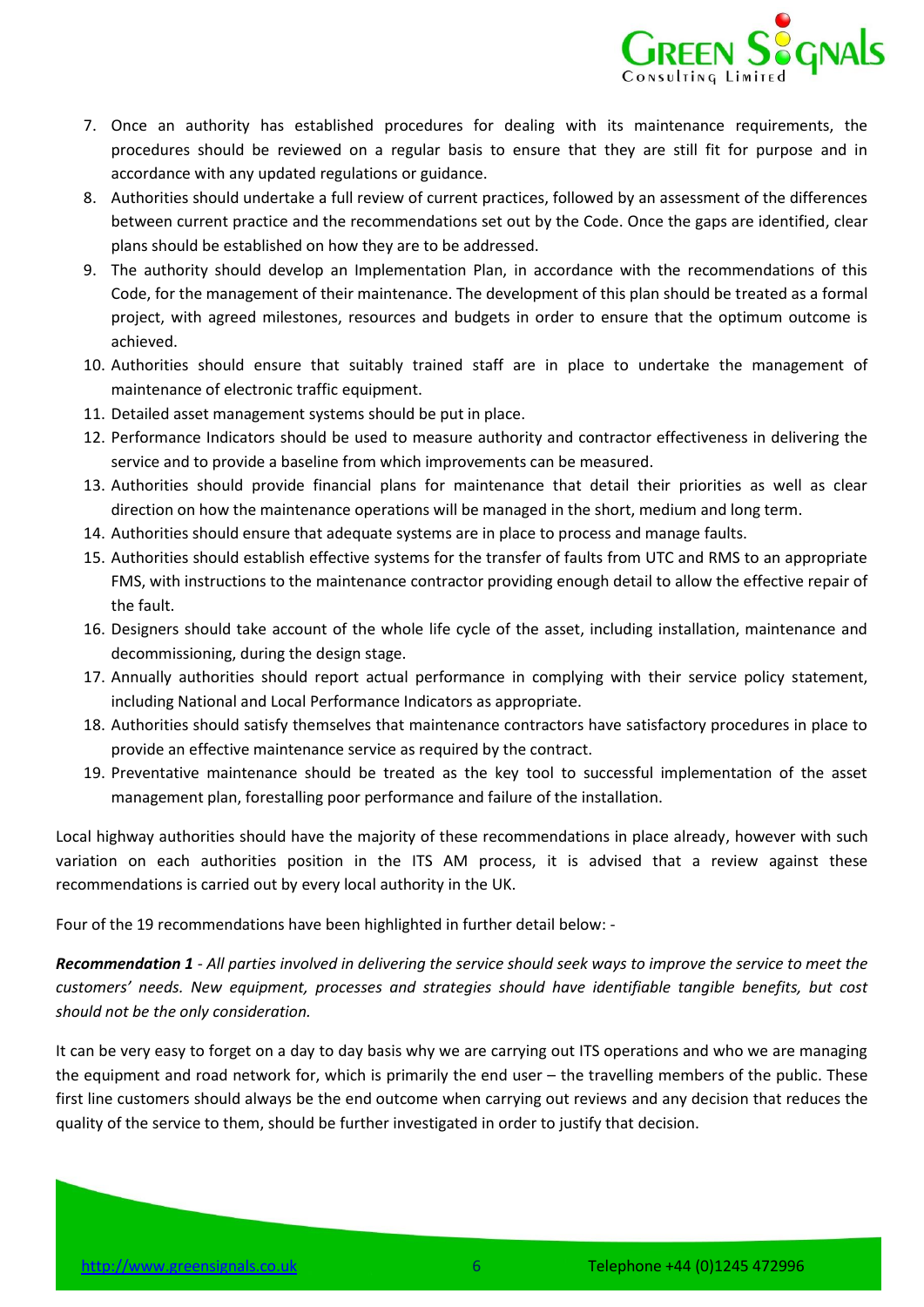

For example if you currently carry out Bulk Lamp Changing (BLC) on a 6 monthly basis across your entire traffic signal asset, what would be the effect to the end user if you decided to change this to an Annual or a Bi-Annual BLC. Primarily the effect to end users would not be that obvious, unless a large number of lamps started to fail, which from experience is unlikely. Fault rates may increase marginally, however the benefits could include an annual reduction in cost, environmental savings (including travelling to site by contractor and reduction in recycling of old bulbs – whether they are working or not), less disruption to the travelling public by reducing Traffic Management required.

Each review decision would need to identify the tangible and non-tangible benefits and disbenefits, the costs and the timescale over which the decision will implemented, the costs saved and the benefits achieved.

#### **Q – Do you on a day to day basis take into consideration the end user i.e. the travelling public? Honestly?**

#### *Recommendation 2 - Authorities should seek to future proof systems and processes as far as is practicable.*

The ITS industry has a wide range of suppliers and manufacturers, ranging from the very large down to the smaller companies trying to establish a proportion of the market or supplying niche products. Difficult decisions are often faced by local highway authorities when capital revenue based contracts are tendered, leading to a number of suppliers or manufacturers submitting an interest. Quality and Price are the main two items considered during contract tenders and depending on the weighting given, local highway authorities can often award the cheapest option, which inevitably may not always the best.

The recommendation is trying to ensure local highway authorities take into account the long term considerations/impact when investing in systems or equipment. I.e. an Asset Management approach to systems and processes.

For example if an authority are looking to invest in a Car Park Guidance system or another type of ITS system, the authority needs to understand the following: -

- What is the expected manufacturer's life expectancy of the equipment?
- Has the manufacturer the longevity and stability to be able to provide parts/spare equipment through the life of the system?
- Can the system be upgraded at the end of its life expectancy or will it even be required?

There is no point in investing large amounts of money in a system where the equipment could be obsolete in two years' time, because the manufacturer or a supplier has gone out of business. Therefore the importance of the decision at the contract tender stage is even greater.

Authorities should review their current processes to determine if they are still relevant or require amendment. Some processes will have the flexibility to still be a valid process after years of implementation, whereas others may need to be amended in line with system, organisational structure and staff changes. Therefore this is where *Recommendation [7](#page-5-0)* is implemented by the authority.

#### **Q – What equipment or systems within the authority do you have concerns over, with regards to future proofing?**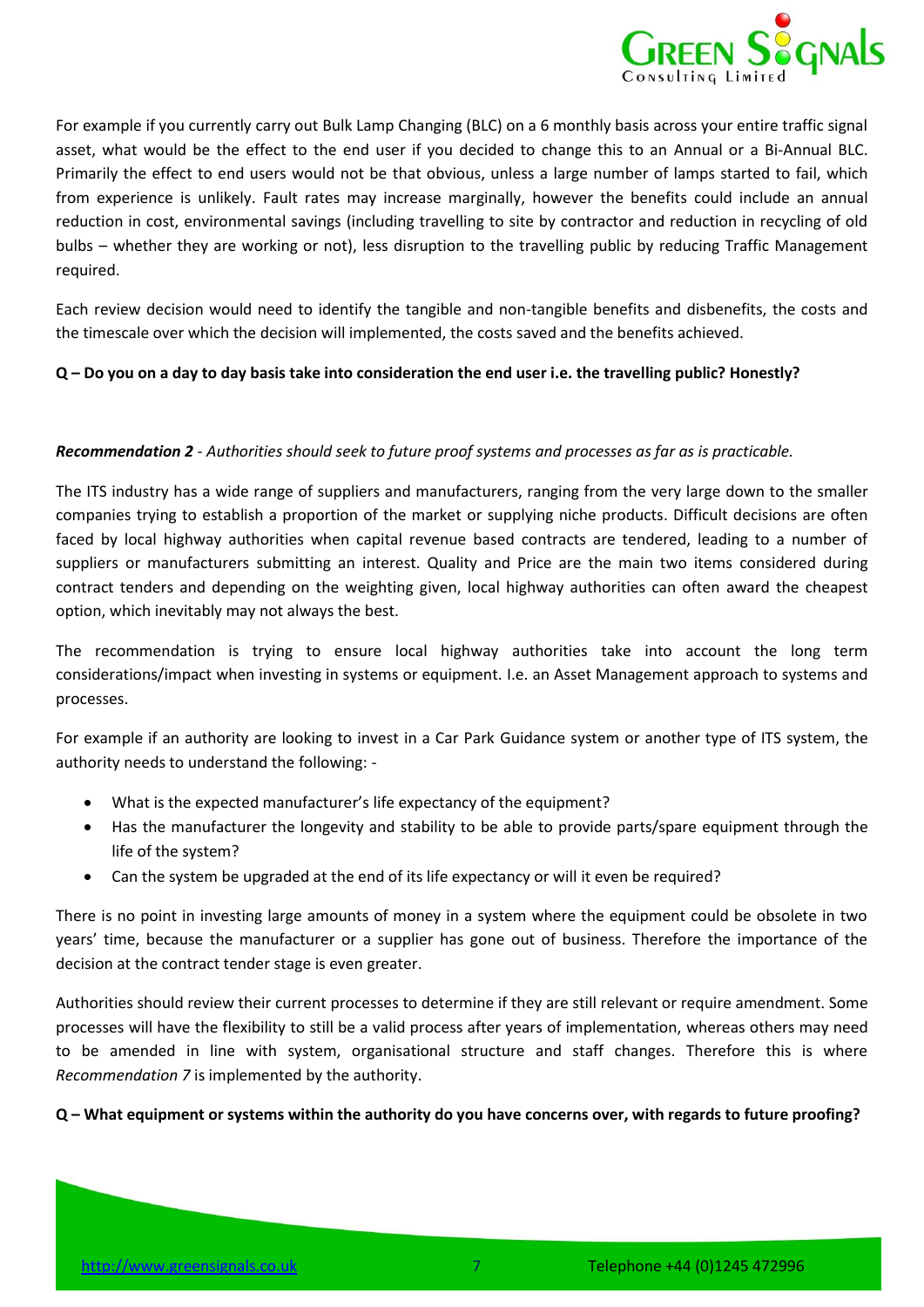

*Recommendation 8 - Authorities should undertake a full review of current practices, followed by an assessment of the differences between current practice and the recommendations set out by the Code. Once the gaps are identified, clear plans should be established on how they are to be addressed.*

This paper has already looked at this recommendation in many formats; however this is a lower level recommendation which follows the format of the PAS 55 gap analysis process. Information gathered from this review can be utilised as part of the higher level PAS 55 gap analysis process, providing time and money savings at a later date to authorities.

For example authorities could review their processes of Fault Management against *Recommendation [14](#page-5-1)* and *Recommendation [15.](#page-5-2)* The authority may feel that they have adequate systems and processes in place for the number of assets managed versus the number of staff in the department. However if carrying out a gap analysis review identifies the processes do not align to "Good Practice", then the authority if satisfied with the current practices should document that the review has taken place and detail the reasons why "Good Practice" has not been implemented.

Checking a Remote Monitoring System (RMS) once a day may be considered adequate for an authority with 20 traffic signalised assets, but not for an authority with over 400 signalised assets. Whatever the size of the asset stock an authority should review its processes, as from experience we can all improve on what we are currently doing. For example for the authority carrying out one daily RMS check, what is the process if a set of signals goes "Off" or "All Out", is this picked up the next day during the daily check and is this providing a quality service to the customer. Some would say Yes, some would say No depending on contracts and experience. The Code does not define "Good Practice" for the number of RMS Instation checks, however it is recommended to check more than once a day and if possible configure some sort of alarm to identify *Urgent* type reported faults.

If the Fault Management process is carried out by the maintenance contractor internally on behalf of the authority it is still recommended that a review is completed. Any gaps should be identified and actioned to ensure the contractor is working in line with the authorities policies and "Good Practice", ensuring the customer is receiving a quality service.

#### **Q – Do you feel that your current Fault Management processes are robust?**

#### *Recommendation 11 - Detailed asset management systems should be put in place.*

The *'UKRLG Highway Infrastructure Asset Management Guidance Document'* recommends having in place an Asset Data Management as detailed in the Asset Management Guidance section of this paper Page 4.

An Asset Management System could be a combination of a number of systems including Fault Management, Remote Monitoring, UTC/SCOOT, UTMC, Excel Spread sheets or Access Databases etc. Any sub system that contains information relevant to the asset should be incorporated into the overall AM system. For example RMS should contain the telephone number or IP address, asset address and fault history. This type of information from the sub systems is considered as an input into the AM system.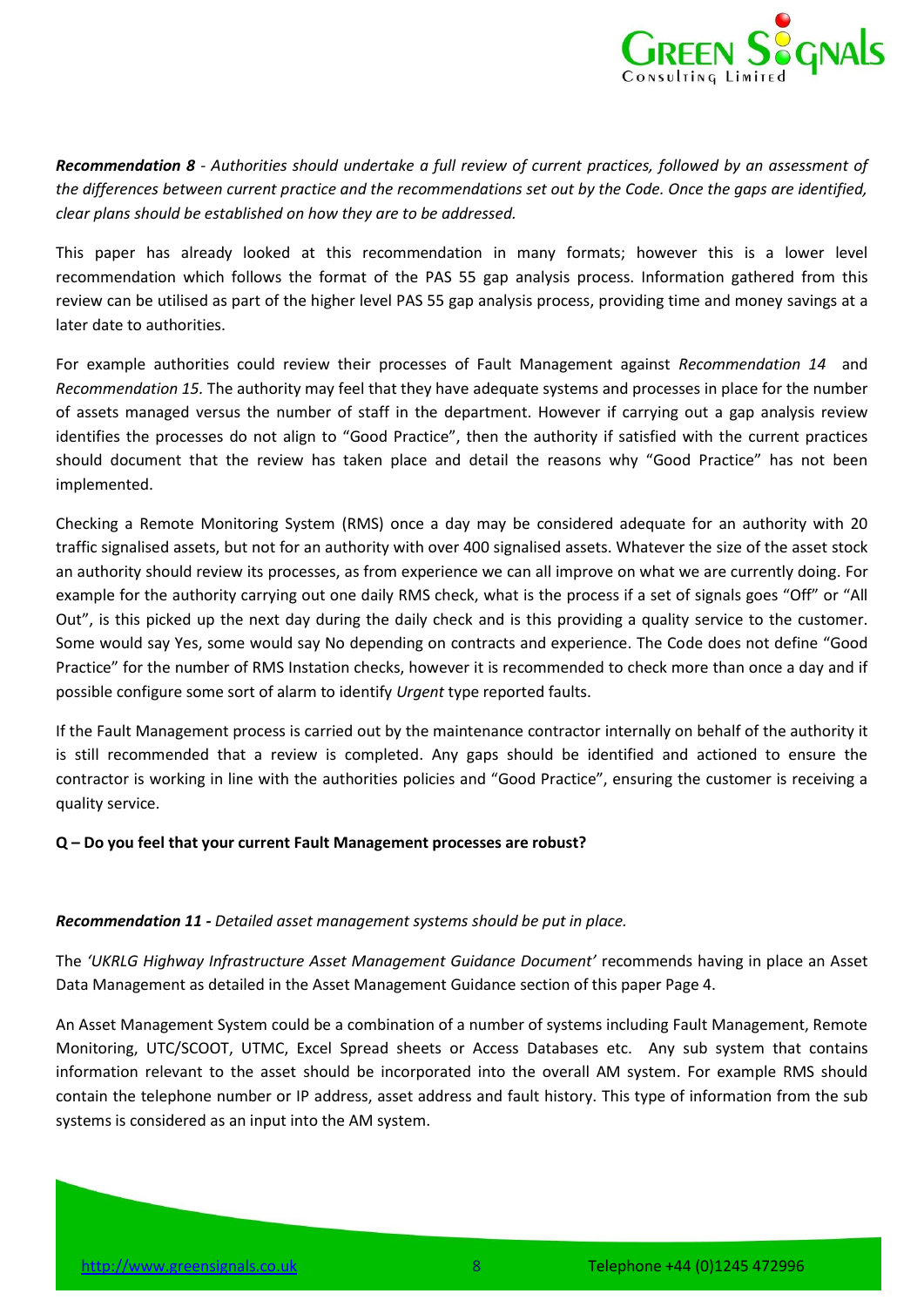

As part of this AM system it should be documented where the various types of information are stored and how i.e. electronic/paper or both and any missing information required.

Various outputs from this system should be available for on-going performance reporting, valuation reports, management reports etc.

Authorities can decide how simple or complicated their AM systems should be depending on the number of assets owned, the sub systems operated, the amount of input information and what type of outputs they require.

As previously mentioned output information from AM systems is now being requested by central government under WGA, and within authorities there is a greater expectation to understand what assets are owned, how much the authority is spending on assets, the future costs allowing budget prediction and justification to the end users on what services/assets their taxes are being spent on and why. These outputs and the pressures on them are likely to determine the complexity of the AM system.

#### **Q – Could you detail and describe the current AM system within your authority right now?**

*Recommendation 16 - Designers should take account of the whole life cycle of the asset, including installation, maintenance and decommissioning, during the design stage.*

The Asset Management process and the adoption of the AM culture within an authority are behind this recommendation. Experience has often shown that during the design of a set of traffic signals or the placing of a Variable Message Sign (VMS) at the side the road, that designs and designers have not always considered the AM approach and therefore ignored exploring the whole lifecycle of an asset.

This recommendation is to ensure that designs enable assets not just for installation, but for maintenance and for the end of the assets operational life, in decommissioning. Designers should be aware and if not, made aware of the latest ITS/Civil products available on the market and the "Good Practice" processes in place, to ensure the ITS asset encompasses the "whole lifecycle" approach within in its design.

For example low energy equipment (e.g. ELV or LED), as in *Recommendation [4](#page-4-1)*, if utilised at a set of traffic signals, could reduce the amount of ducts required, due to less cable, which could have an effect on the installation time on site and the resulting disruption to the end user. LED traffic signal heads also require less maintenance, than the normal type, resulting in less Traffic Management required, less visits to the asset overall and less disruption to the end user – the customer. ELV equipment is also safer to work on and safer to the end user, due to the reduction in working voltage/current values. This lower working voltage/current therefore has a positive effect on both the maintenance operation and at the end of its life, during the decommissioning of the asset.

The above example shows that a simple decision to implement low energy equipment at the design stage, even though slightly more expensive could have a greater longer term positive effect. These decisions should be discussed carefully at the design stage, with open communication vital between various departments within the authority.

**Q - How many authorities can immediately name an ITS asset where there was fundamental design flaws which has resulted in issues during the asset's operational life?**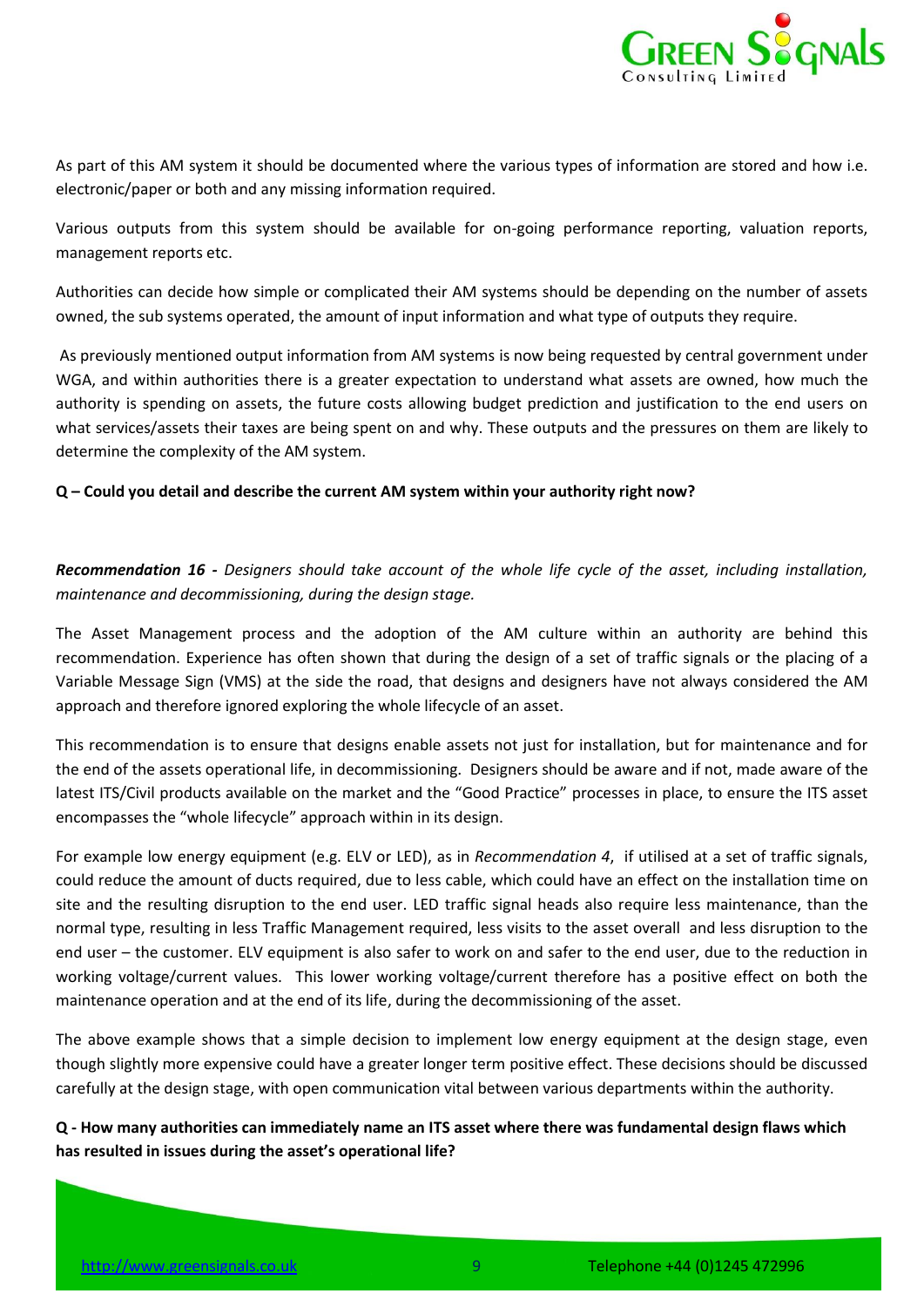

The *'[Figure 2](#page-4-0) -UKRLG Management of Electronic Traffic Equipment – A Code of Practice'* provides asset owners with a wealth of other information on "Good Practice" for ITS or Electronic Traffic Equipment. The guidance document if read by a complete novice to the ITS industry, could be used as an "Idiots Guide" which incorporates a wealth of details from ITS acronyms right up to the Legal Requirements. With the guidance approaching its second anniversary it is time for this document to become a cornerstone within the industry and the aim is for all local highway authorities to at least know about the document and understand its purpose, if not implementing the recommendations in it.

## <span id="page-9-0"></span>**Conclusions/In Summary**

Whatever peoples thoughts on Asset Management, good or bad Asset Management is here to stay within our industry and rightly so. The days of installing assets such as traffic signals or CCTV systems as part of large capital schemes and not considering their operation or life expectancy should be history, as engineers and local authorities have a duty to consider the whole lifecycle of an asset.

Asset Management can be a complicated procedure, however breaking the process down in to smaller and less onerous tasks has to be the way forward. With some local authorities not even knowing what assets they have installed on street, Asset Management may seem a long way off, however simple steps can be taken to begin climbing the rungs of the AM ladder.

Local Authorities need to ask themselves some probing questions, for example – Are we confident that we know what ITS assets we are responsible for on street? What is the condition of our ITS assets on street? Do we have in place a replacement programme for the next 3 to 5 years?

You are not alone! Knowledge sharing of good practice between Local Authorities and asset owners has to be key to the success of AM within the ITS industry. The size of our industry, online forums such as TSG and the annual events held, such as the JCT symposium, the User Groups and others, provides plenty of opportunities for networking and discussions about good practice.

Day to day reference is provided by the guidance highlighted in this paper and the expertise gathered and the knowledge gained from the production of these documents should not be ignored by engineers within our industry. These documents do not have all the answers however they will provide questions for a discussion, which will eventually allow the asset owner to understand how best to implement AM within their location.

Finally - "Triggers Broom" – why reference to this in the title. The paradox of "Triggers Broom" or "The Ship of Theseus" raises the question of whether an object is still the same object if you replace all of its components. In the story the local authority awarded *Trigger* a medal for having the same broom for 20 years, however it turned out that over this period it had 17 new heads and 14 new handles. Therefore this raises the question is it the same broom?

Unfortunately this therefore also highlights that the authority was poor at Asset Management, with no condition records of its asset and the components that make this asset up. However on the positive side it was promoting Asset Management by rewarding staff for maintaining their assets………